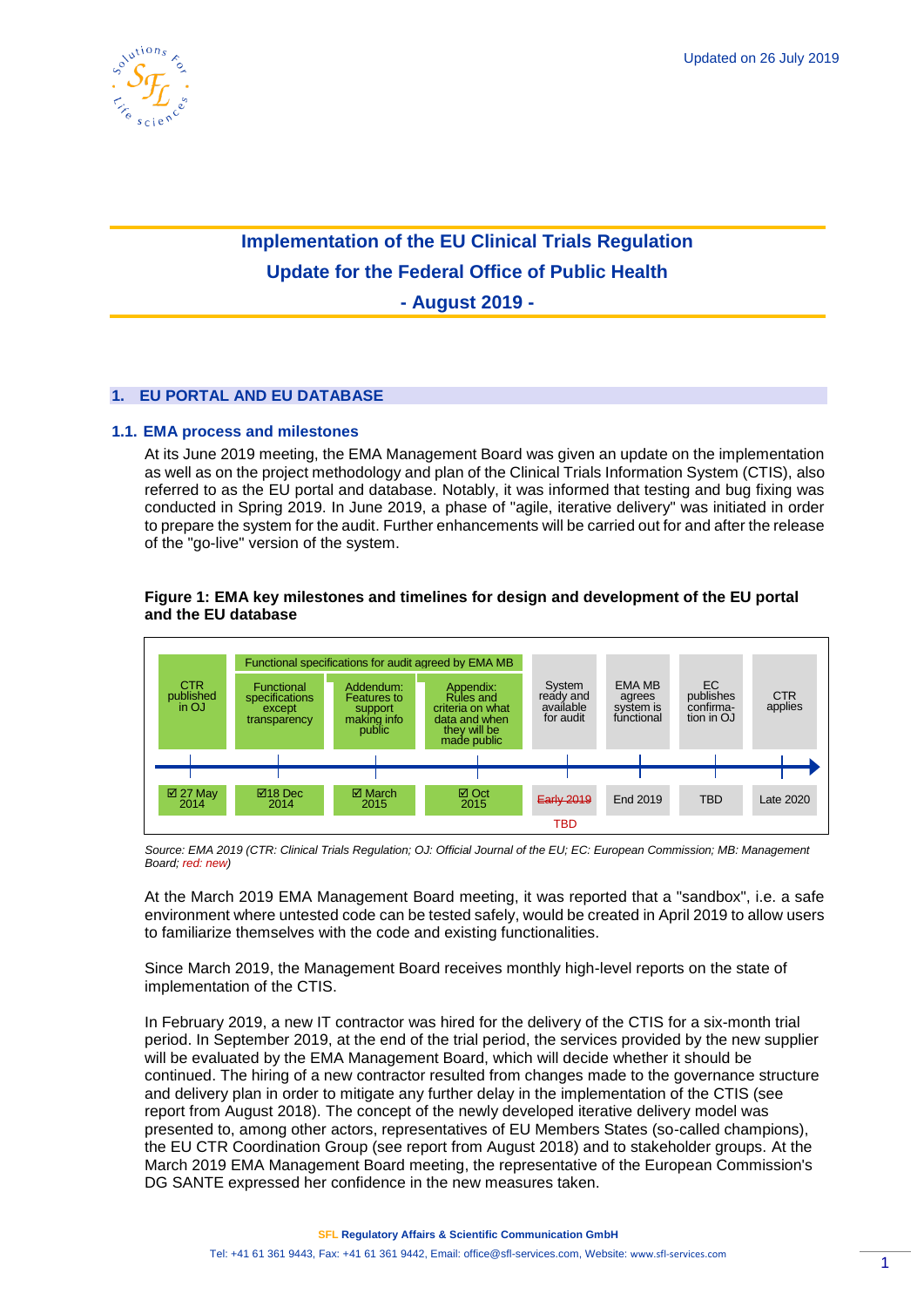

Separately, it is worth noting that the EMA allocated a budget of just under €1.5M for the integration of legacy clinical trials data from EudraCT with the CTIS. In its "final programming document 2019-2021" the EMA lists deliverables for the year 2019, which include the following: preliminary business case towards the integration of legacy data with the CTIS, system and process analysis and design, final business case and start of implementation.

# **1.2. National implementation of the CTR**

On 24 May 2019, the Belgian Federal Agency for Medicines and Health Products (FAMHP) reported on the state of the national implementation of the CTR in the different EU Member States for the period until October 2018. The overview shows that, overall, some progress is inconsistently achieved in all areas by various EU Member States. Areas such as safety, the allocation of resources, and communication and training are areas that lag behind, showing the least progress. Showing average progress are the alignment of fees, national IT systems, the roll out of pilot projects and the adaptation of national legislations. The restructuring of ethics committees (ECs) is one of the areas where the most progress was made.

#### **1.3. Implementation in Austria**

In a document authored by various Austrian Federal Ministries published in June 2019, it was reported that the interministerial and interinstitutional working group led by the Austrian Federal Office for Safety in Health Care (BASG/AGES) continues to prepare the implementation of the CTR. The Austrian Federal Ministry of Education, Science and Research made available a budget of €1.3M to build a common IT interface for all ECs that are part of the Austrian medical universities.

## **1.4. Implementation in Belgium**

On 24 May 2019, the FAMHP reported on its CTR pilot project. A new version of the [guidance](https://www.afmps.be/sites/default/files/content/ctr_pilot_project_guidance_for_sponsors_v_7.0_22-07-2019_0.pdf)  [document](https://www.afmps.be/sites/default/files/content/ctr_pilot_project_guidance_for_sponsors_v_7.0_22-07-2019_0.pdf) dated 22 July 2019 for sponsors taking part in the Belgian CTR pilot project was released.

| <b>Phases</b>                                                                  | Number of<br>applications | Average timeline from submission<br>to final decision** | Average timeline from submission<br>to fulfilment of all conditions** |  |  |  |
|--------------------------------------------------------------------------------|---------------------------|---------------------------------------------------------|-----------------------------------------------------------------------|--|--|--|
| Initial applications                                                           |                           |                                                         |                                                                       |  |  |  |
| Phase I                                                                        | 9                         | 37                                                      | 52                                                                    |  |  |  |
| Phase I ATMP                                                                   | 1                         | 66                                                      | 66                                                                    |  |  |  |
| Phase II ATMP                                                                  | $\mathbf{1}$              | 87                                                      | 87                                                                    |  |  |  |
| Phase II-IV                                                                    | 45                        | 55                                                      | 63                                                                    |  |  |  |
| Applications for substantial modifications                                     |                           |                                                         |                                                                       |  |  |  |
| Phase I                                                                        | 5                         | 15                                                      | 15                                                                    |  |  |  |
| Phase I ATMP                                                                   | 3                         | 38                                                      | 38                                                                    |  |  |  |
| Phase II-IV                                                                    | 75                        | 29                                                      | 33                                                                    |  |  |  |
| *This data reflects the situation on 22 May 2019; **Reported in number of days |                           |                                                         |                                                                       |  |  |  |

**Figure 2: Overview of mean total timelines (between submission and final decision or until all conditions met) of the FAMHP pilot project\***

*Source: FAMHP, CTR Pilot info session for sponsors, 24 May 2019 (ATMP: Advanced Therapy Medicinal Product)*

The main changes implemented in the document are related to aspects such as the timing and content of the submission of clinical trials documents by the sponsors.

The FAMHP [reported](https://www.afmps.be/sites/default/files/content/pilot_info_session_for_sponsors_20190524_print_screens_0.pdf) on its pilot project activities until the end of May 2019: 139 final decisions were issued over the course of the years 2017, 2018 and 2019 (until May 2019), comprising 57 related to initial dossier applications and 82 to substantial modifications. Of note, 62 of the 139 final decisions were taken from January to May 2019. It was also reported that 18 decisions were under review in May 2019 and that 25 initial applications were planned to be reviewed in June 2019.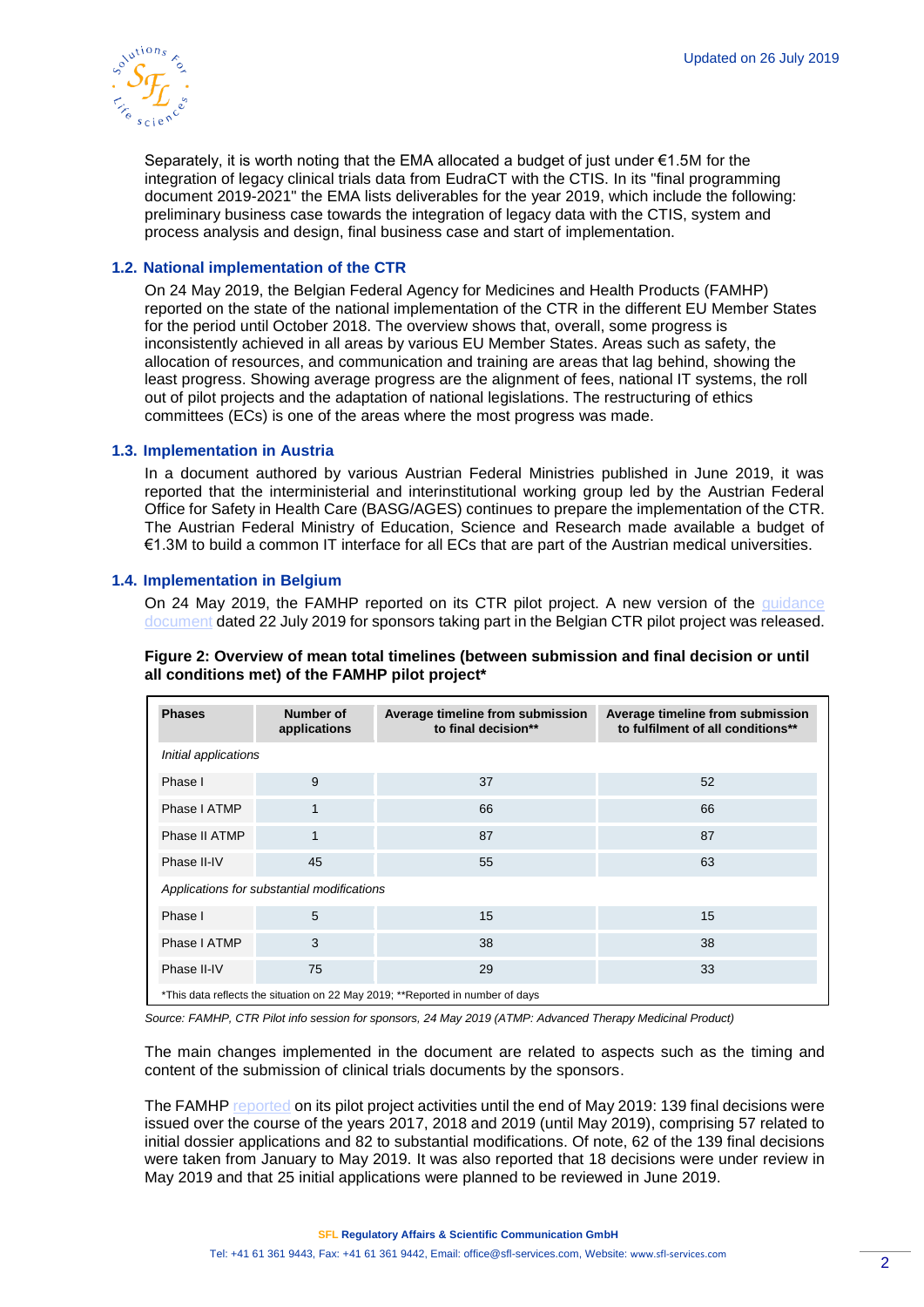

The FAMHP also reported on the average applications processing timelines, which are summarized in figure 2 above.

#### **1.5. Implementation in Portugal**

On 24 May 2019, the FAMHP reported on the state of the national implementation of the CTR in various EU countries, including Portugal. It was reported that the revision of the national legislation was ongoing at the time of the update's publication in May 2019.

# **1.6. Implementation in Germany**

On 24 May 2019, the FAMHP reported on the state of the national implementation of the CTR in various EU countries, including Germany. It reported, among other things, on the current number of clinical trials that are part of the German CTR pilot project (see figure 3). It was reported that 82% of participating sponsors are commercial entities. Figure 4 below displays the overview of the duration in days of various steps of the CTR pilot project in Germany.

#### **Figure 3: Overview of applications in the German CTR pilot project**

| Approved<br>applications | Ongoing<br>applications | Rejected<br>applications | Withdrawn<br>applications after<br><b>GNAs</b> | Other |
|--------------------------|-------------------------|--------------------------|------------------------------------------------|-------|
|                          |                         |                          | 9                                              | 14    |

*Source: FAMHP, CTR Pilot info session for sponsors, 24 May 2019 (GNAs: Grounds for non-acceptance)*

## **Figure 4: Overview of duration of various steps of the German CTR Pilot project\***

| <b>Clinical trial application steps</b>                                                                                      | $Mean**$ | Median** | Minimum**      | Maximum** |
|------------------------------------------------------------------------------------------------------------------------------|----------|----------|----------------|-----------|
| Validation                                                                                                                   | 7.1      |          | $\overline{2}$ | 12        |
| Elimination of validation deficiencies***                                                                                    | 6.4      | 8        | $\Omega$       | 10        |
| Verification of the elimination of<br>validation deficiencies                                                                | 3.7      | 4        |                | 5         |
| Content check/assessment phase                                                                                               | 23.1     | 24       | 6              | 29        |
| Removal of the GNAs/RFI***                                                                                                   | 10.5     | 11       | $\overline{2}$ | 15        |
| Final examination and decision (n=96)                                                                                        | 9.4      | 10       | 4              | 13        |
| *This data reflects the situation on 23 March 2019; **Reported in number of days; ***Under the responsibility of the sponsor |          |          |                |           |

*Source: FAMHP, CTR Pilot info session for sponsors, 24 May 2019 (GNAs: Grounds for non-acceptance; RFI: Requests for information)*

#### **1.7. Implementation in Italy**

On 24 May 2019, the FAMHP reported on the state of the national implementation of the CTR in various EU countries, including Italy. Among other aspects, the document released shows the distribution of clinical trials applications per trial phase (see figure 5) and an overview of the outcome of the procedure of applications processed in the context of the Italian CTR pilot project.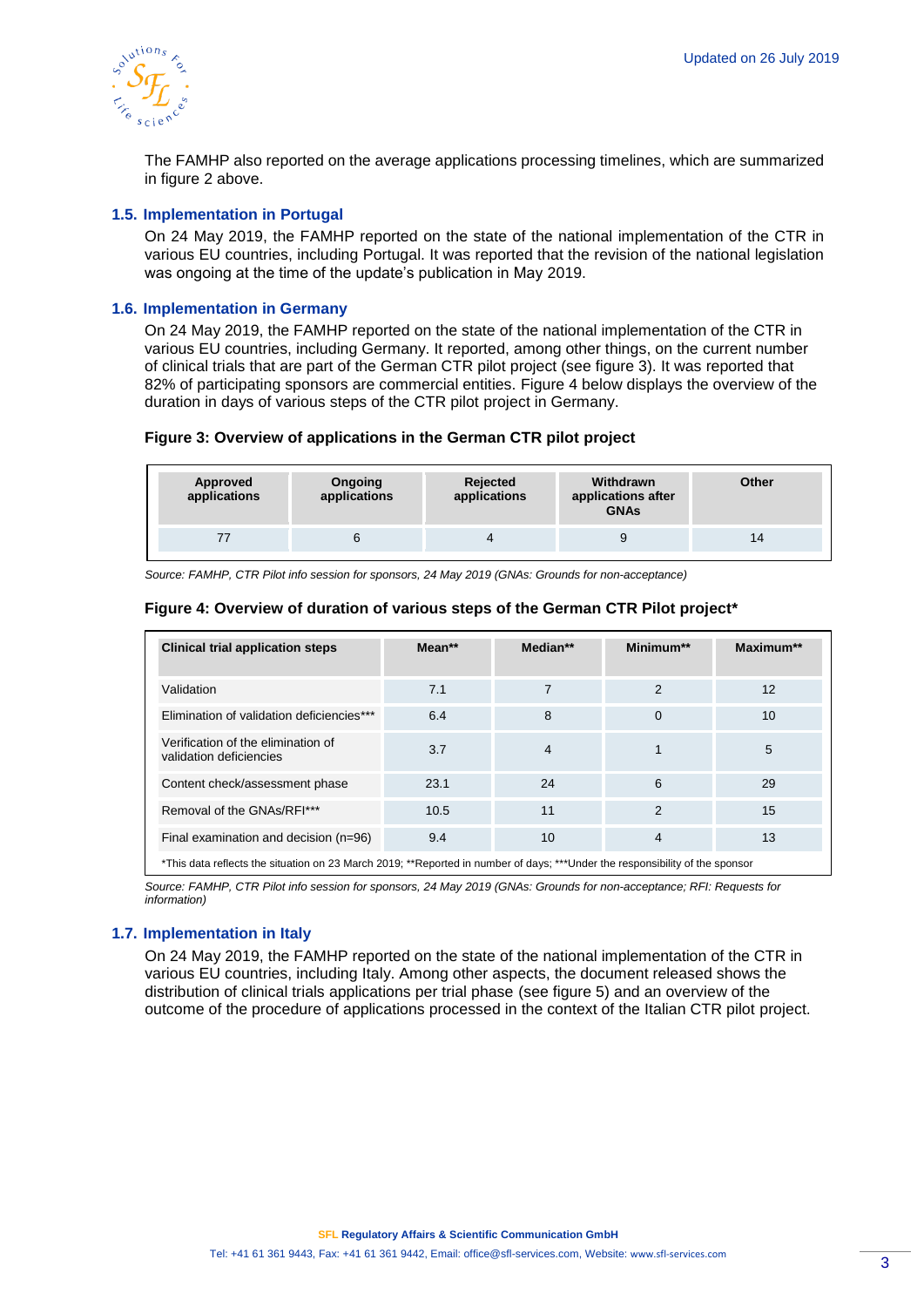

# **Figure 5: Overview of the distribution of applications per trial phase in the Italian CTR pilot project**

| <b>Phase I</b> | <b>Phase II</b> | <b>Phase III</b> | <b>Phase IV</b> |
|----------------|-----------------|------------------|-----------------|
| 3%             | 31%             | 63%              | 3%              |

*Source: FAMHP, CTR Pilot info session for sponsors, 24 May 2019*

## **1.8. Implementation in the UK and Brexit**

This section gives an update on recent developments on four themes and highlights their relevance in relation to the CTR, i.e. UK's clinical trials pilot project, the possible transition period after Brexit, the future relationship between the EU and the UK and the relocation of the EMA from London to Amsterdam.

# **UK's pilot project**

The UK National Health Service (NHS) Health Research Authority (HRA) is running a pilot project entitled the "combined ways of working pilot" (see report from August and December 2018, and April 2019). Last updated on 12 June 2019, its website shows that 11 ECs are participating in the pilot project.

## **Outlook on a possible transition period**

Amid the uncertainty surrounding the details of Brexit, the UK released legislation to address, among other things, the topic of clinical trials. On 19 June 2019, the UK Medicines and Healthcare products Regulatory Agency (MHRA) announced [amendments](https://www.gov.uk/eu-withdrawal-act-2018-statutory-instruments/the-human-medicines-amendment-etc-eu-exit-no-2-and-the-medical-devices-amendment-etc-eu-exit-no-2-regulations-2019#statutory-instrument) to the "Human Medicines (Amendment etc.) (EU Exit) Regulations 2019 (Statutory Instrument (SI) 2019/775)" and to its equivalent for medical devices to ensure that the published policy in relation to the regulation of medicines in a "no-deal" EU exit scenario is properly reflected. The legislation will be subject to parliamentary scrutiny and approval which the MHRA anticipates in autumn 2019. In a no-deal scenario, the MHRA would take on the roles and responsibilities currently held by the EMA.

On 10 June 2019, the HRA released its 2019-2020 [business plan,](https://www.hra.nhs.uk/about-us/what-we-do/business-plan/our-business-plan-2019-2020/our-plans-201920/) where it reported its intention to "implement an integrated approvals process for clinical trials of medicinal products aligned with the forthcoming CTR" by September 2019.

The UK is currently set to leave the EU on 31 October 2019, with or without a deal. At this point, it is very difficult to anticipate whether a transition period will take place or not.

#### **Future relationship between the UK and the EU**

At the time this report was prepared, the possibility of implementing changes to the political declaration on the future relationship between the EU and the UK remains open. The declaration provides an outline of the principles that will govern the relationship between both parties after a potential transition period (see report from December 2018). The formal negotiation process will commence as soon as possible after the UK's withdrawal from the EU, for which the EU has set clear conditions (see report from April 2019). The agreement on the future relationship will have a direct impact on how and when the UK will be able to cooperate with the EU in the area of clinical trials following Brexit.

#### **Relocation of the EMA**

At its June 2019 meeting, the EMA Management Board reported that just below 60% of the Agency's staff have relocated to Amsterdam. A recruitment exercise is currently ongoing but the EMA does not expect to be able to reach its previous headcount. As a result, most of the activities set out for temporary suspension at the end of 2018 in the EMA's business continuity planning remain on hold. It is unclear how this may affect the implementation of the CTIS.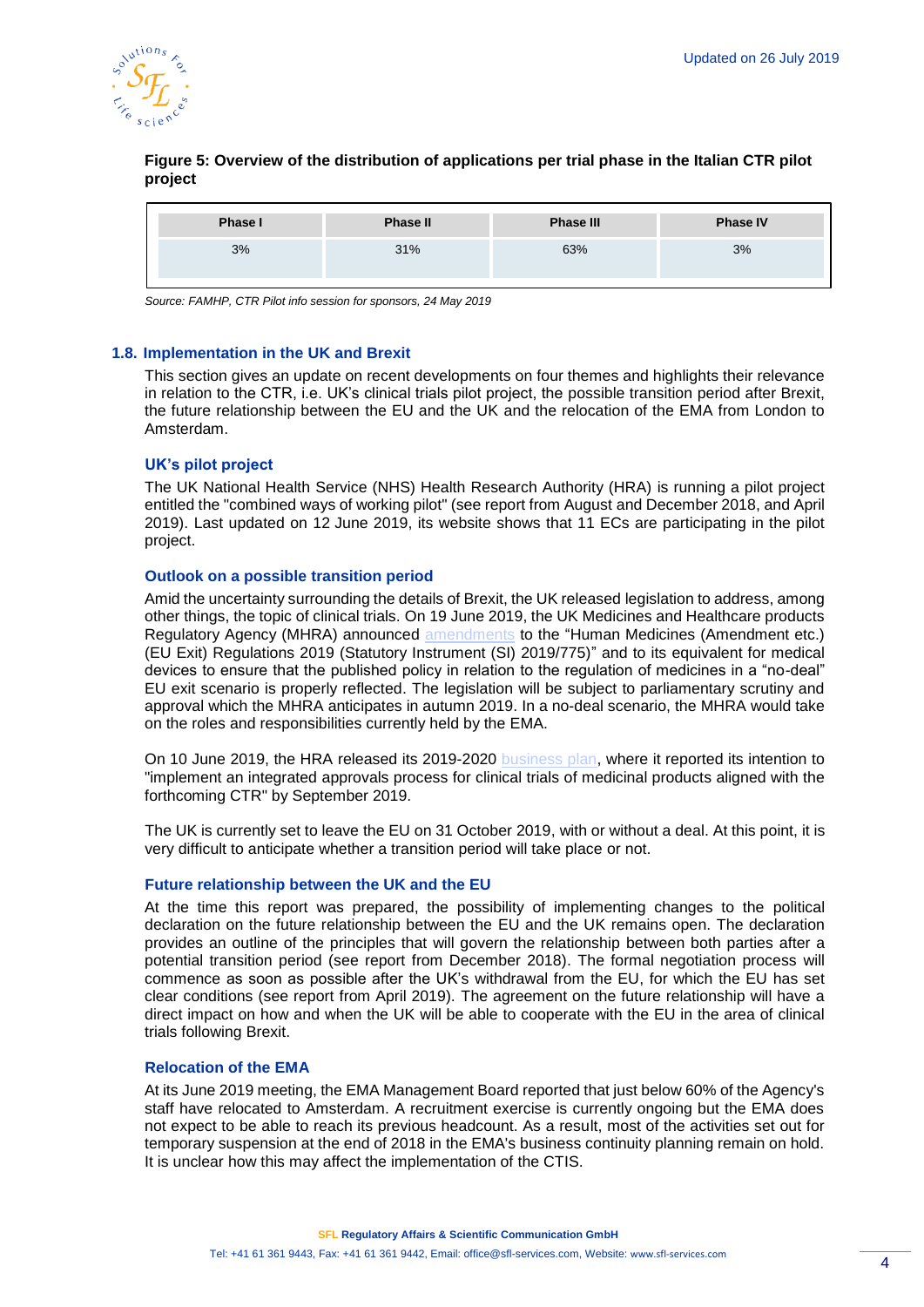

# **2. CLINICAL TRIAL SAFETY REPORTING**

At its June 2019 meeting, the EMA Management Board was informed that the safety reporting functionalities were developed.

#### **3. ADOPTION OF IMPLEMENTING ACTS, DELEGATED ACTS AND GUIDELINES**

In June 2019, the European Commission released version 2 of its draft [Q&A document](https://ec.europa.eu/health/sites/health/files/files/eudralex/vol-10/regulation5362014_qa_en.pdf) addressing a broad range of topics relevant to the CTR. Note that the document is not yet complete as it is still being discussed by the "Expert group for clinical trials", which is chaired by the Commission and composed of representatives of all EU Member States and European Economic Area (EEA) contracting parties. An earlier version of that document was released in April 2018 (see report from August 2018).

# **4. BACKGROUND**

## **4.1. EU Clinical Trials Regulation**

In the future, clinical trials in the EU will be uniformly regulated by the EU Regulation [\(No 536/2014\)](http://eur-lex.europa.eu/legal-content/EN/TXT/PDF/?uri=CELEX:32014R0536&from=EN) on clinical trials with medicinal products (CTR). Under the CTR, the authorization procedure will be harmonized in the EU. According to the current Clinical Trials Directive [\(2001/20/EC\)](http://eur-lex.europa.eu/legal-content/EN/TXT/?qid=1498489090986&uri=CELEX:32001L0020), sponsors of a multinational clinical trial must submit separate applications to the authorities and ethics committees of each participating EU Member State, in the local language and with different application forms.

In the future, one single application per multinational trial will be submitted by the sponsor via an online portal (EU portal) run by the EMA. The CTR entered into force on 16 June 2014 and will apply as soon as the EU portal is fully functional.

#### **4.2. Implementation of the CTR**

After the CTR's entry into force on 16 June 2014, the following implementation work is envisaged:

- **EU portal and EU database:** in collaboration with the EU Member States and the European Commission, the EMA will set up and maintain an EU portal and an EU database at Union level. Furthermore, it will draw up the functional specifications for the portal and database, together with the timeframe for their implementation (Articles 80 - 82 CTR).
- **EudraVigilance database:** the EMA will set up and maintain an electronic database for safety reporting (Article 40 CTR), which would be a module of the existing EudraVigilance database.
- **Secondary legislation:** the Commission has the power to adopt implementing acts, delegated acts (Chapter XVII of the CTR) and guidelines.

# **5. SOURCES**

- BMDW, Österreichischer Forschungs- und Technologiebericht 2019, 4 June 2019; [https://www.bmdw.gv.at/WirtschaftsstandortInnovationInternationalisierung/Innovation/InnovationsU](https://www.bmdw.gv.at/WirtschaftsstandortInnovationInternationalisierung/Innovation/InnovationsUndTechnologiepolitik/Documents/Forschungs-%20und%20Technologiebericht_2019_dt_bf.pdf) [ndTechnologiepolitik/Documents/Forschungs-%20und%20Technologiebericht\\_2019\\_dt\\_bf.pdf,](https://www.bmdw.gv.at/WirtschaftsstandortInnovationInternationalisierung/Innovation/InnovationsUndTechnologiepolitik/Documents/Forschungs-%20und%20Technologiebericht_2019_dt_bf.pdf) last accessed on 26 July 2019.
- EMA, Clinical Trial Regulation; [https://www.ema.europa.eu/en/human-regulatory/research-development/clinical-trials/clinical-trial](https://www.ema.europa.eu/en/human-regulatory/research-development/clinical-trials/clinical-trial-regulation)[regulation,](https://www.ema.europa.eu/en/human-regulatory/research-development/clinical-trials/clinical-trial-regulation) last accessed on 26 July 2019.
- EMA, Final programming document 2019-2021, 14 June 2019; [https://www.ema.europa.eu/en/documents/report/final-programming-document-2019-2021\\_en.pdf,](https://www.ema.europa.eu/en/documents/report/final-programming-document-2019-2021_en.pdf) last accessed on 26 July 2019.